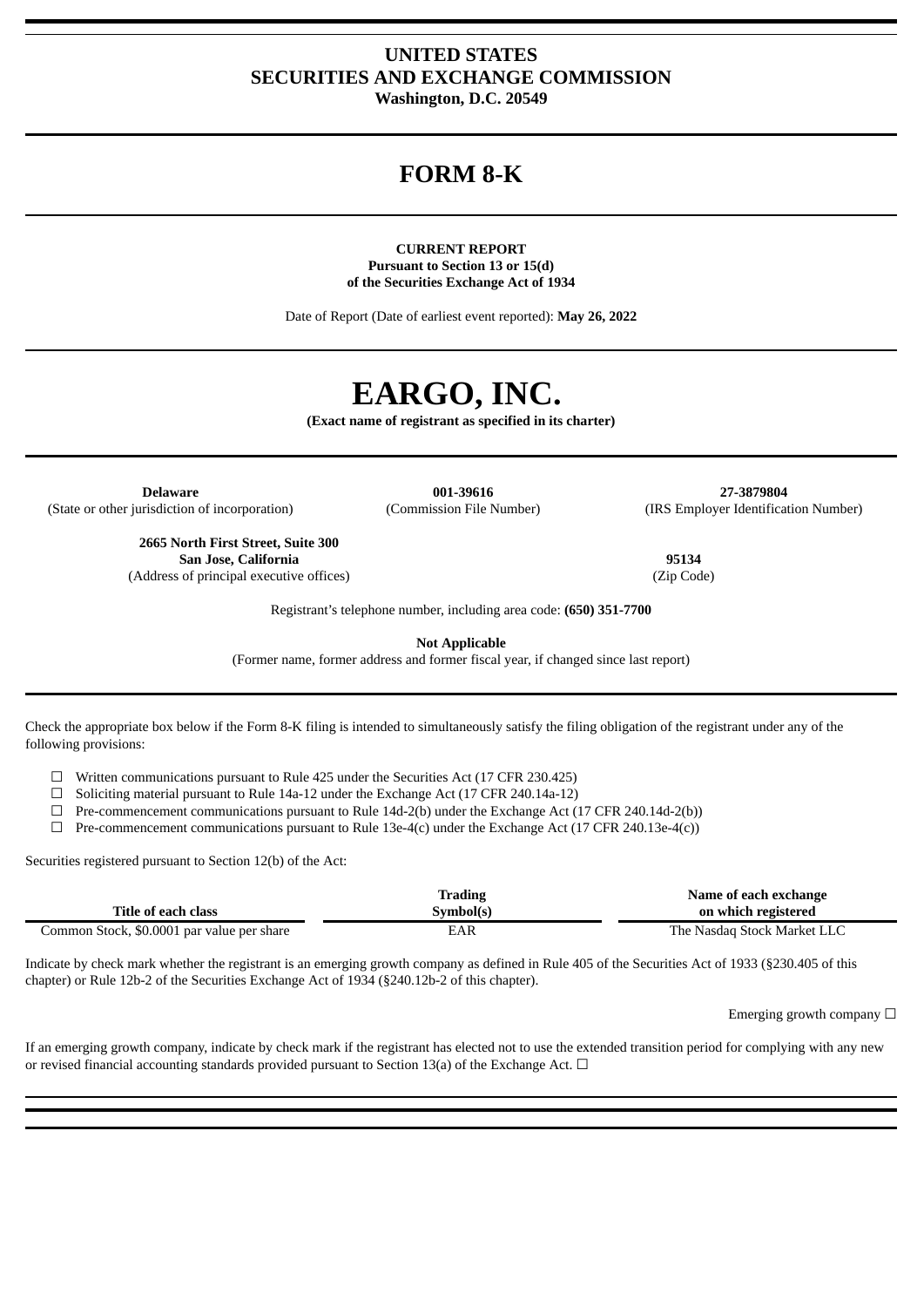## Item 3.01. Notice of Delisting or Failure to Satisfy a Continued Listing Rule or Standard; Transfer of Listing.

Eargo, Inc. (the "Company") announced today that it has received a letter from The Nasdaq Stock Market LLC ("Nasdaq") dated May 26, 2022 informing the Company that its filing delinquency for the period ended March 31, 2022 has been cured, that the scheduled hearing on June 16, 2022 has been cancelled, that the Nasdaq matter regarding the listing of Eargo's securities is now closed and that Eargo's stock will continue to be listed and traded on Nasdaq.

#### **Item 7.01. Regulation FD Disclosure.**

A press release, dated May 31, 2022, disclosing the Company's receipt of the letter referenced above is attached hereto as Exhibit 99.1.

The information furnished in this Item 7.01 of this Current Report on Form 8-K (including Exhibit 99.1 attached hereto) shall not be deemed "filed" for purposes of Section 18 of the Securities Exchange Act of 1934, as amended, and shall not be incorporated by reference into any filing of the Company under the Securities Act of 1933, as amended, except as shall be expressly set forth by specific reference in such filing.

#### **Item 9.01. Financial Statements and Exhibits.**

(d) Exhibits.

| <b>Exhibit No.</b> | <b>Description</b>                                     |
|--------------------|--------------------------------------------------------|
| <u>99.1</u>        | Eargo, Inc. Press Release, dated May 31, 2022.         |
| 104                | Cover Page Interactive File, formatted in Inline XBRL. |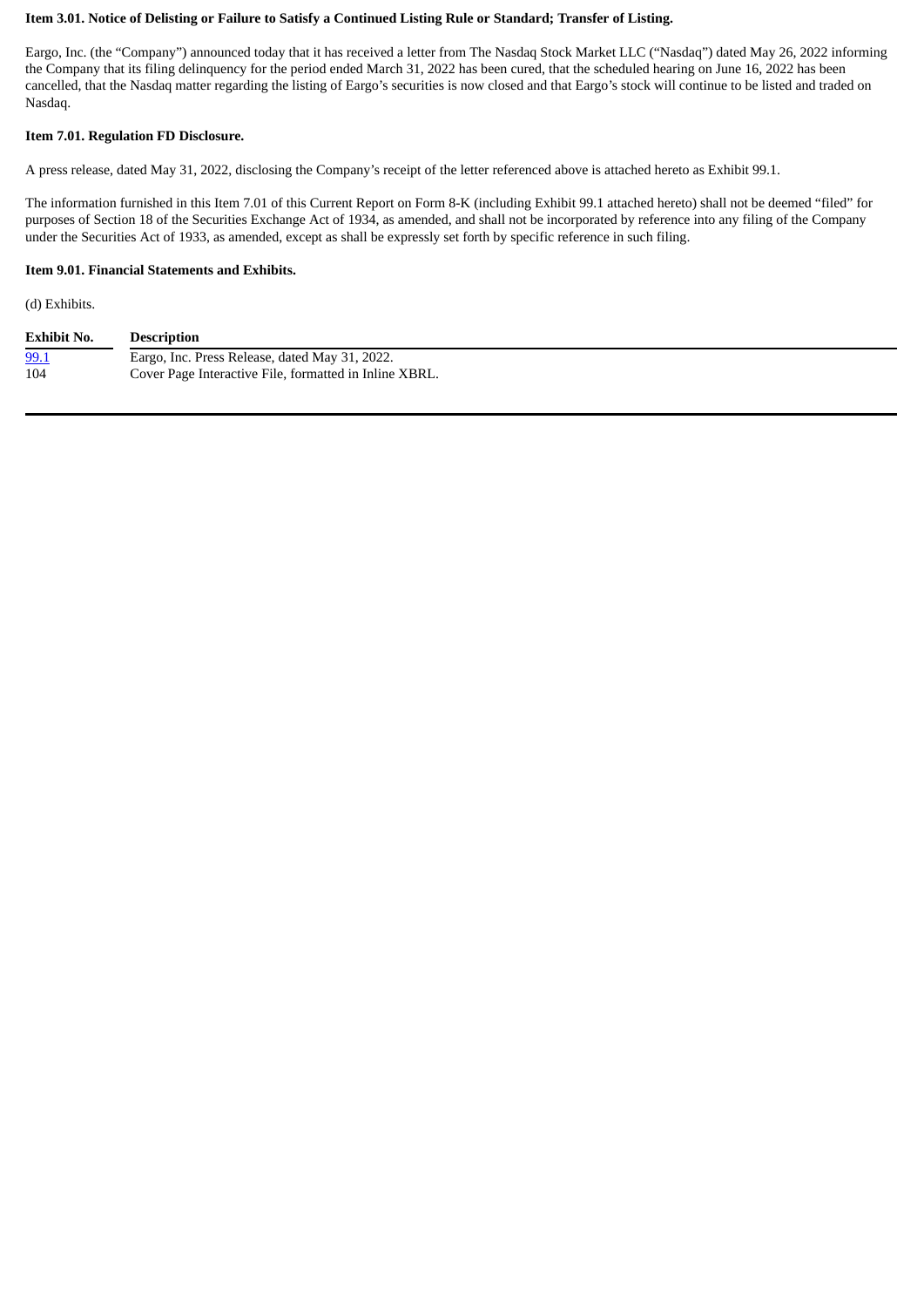# **SIGNATURES**

Pursuant to the requirements of the Securities Exchange Act of 1934, the registrant has duly caused this report to be signed on its behalf by the undersigned hereunto duly authorized.

# **EARGO, INC.**

Date: May 31, 2022 By: /s/ Adam Laponis

Adam Laponis Chief Financial Officer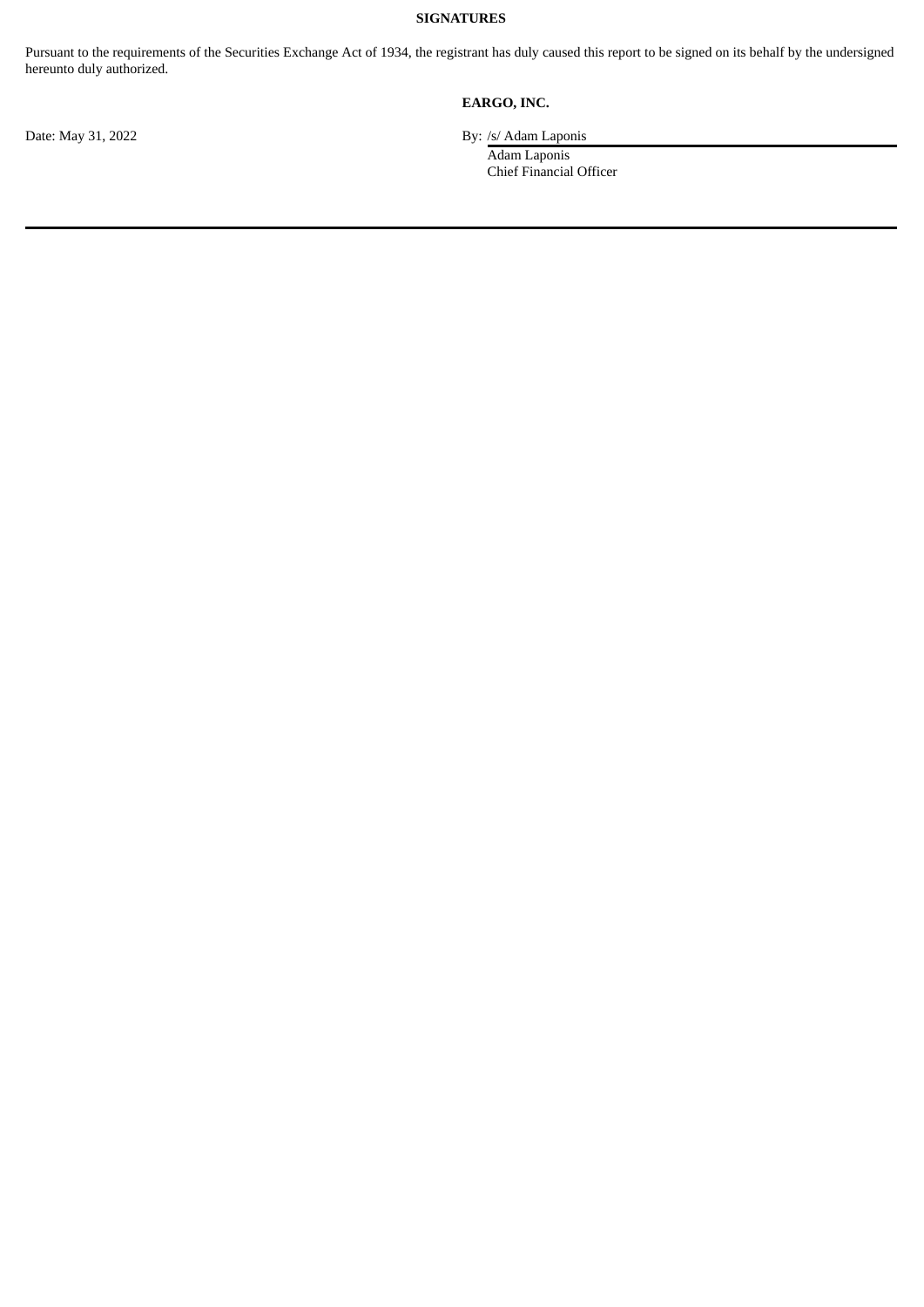

#### **Nasdaq Confirms Continued Listing of Eargo Stock**

<span id="page-3-0"></span>**SAN JOSE, Calif.,** May 31, 2022 – Eargo, Inc. (Nasdaq: EAR) (the "Company" or Eargo"), a medical device company on a mission to improve the quality of life of people with hearing loss, announced today that it received a letter from The Nasdaq Stock Market LLC ("Nasdaq") dated May 26, 2022 informing Eargo that the Company's filing delinquency for the period ended March 31, 2022 has been cured, that the scheduled hearing on June 16, 2022 has been cancelled, that the Nasdaq matter regarding the listing of Eargo's securities is now closed and that Eargo's stock will continue to be listed and traded on Nasdaq. The letter from Nasdaq follows the Company's filing on May 24, 2022 of its Quarterly Report on Form 10-Q for the quarter ended March 31, 2022, which made the Company current in its filing obligations with the U.S. Securities and Exchange Commission.

Christian Gormsen, President and Chief Executive Officer, said, "Becoming current on our SEC filings is yet another example of our people's tenacity. We are thrilled to achieve this milestone and excited to continue focusing on our operational execution, growth, and passion to help more people hear better."

#### **About Eargo**

Eargo is a medical device company dedicated to improving the quality of life of people with hearing loss. Our innovative products and go-to-market approach address the major challenges of traditional hearing aid adoption, including social stigma, accessibility and cost. We believe our Eargo hearing aids are the first ever virtually invisible, rechargeable, completely-in-canal, FDA-regulated, exempt Class I or Class II devices indicated to compensate for mild to moderate hearing loss. Our differentiated, consumer-first solution empowers consumers to take control of their hearing. Consumers can purchase online or over the phone and get personalized and convenient consultation and support from licensed hearing professionals via phone, text, email or video chat. The Eargo device is offered to consumers at approximately half the cost of competing hearing aids purchased through traditional channels in the United States.

Eargo's sixth generation device, Eargo 6, is an FDA Class II exempt hearing device featuring Sound Adjust technology that automatically optimizes the soundscape as the user moves between environments. Eargo 6 is available for purchase here.

Related Links http://eargo.com